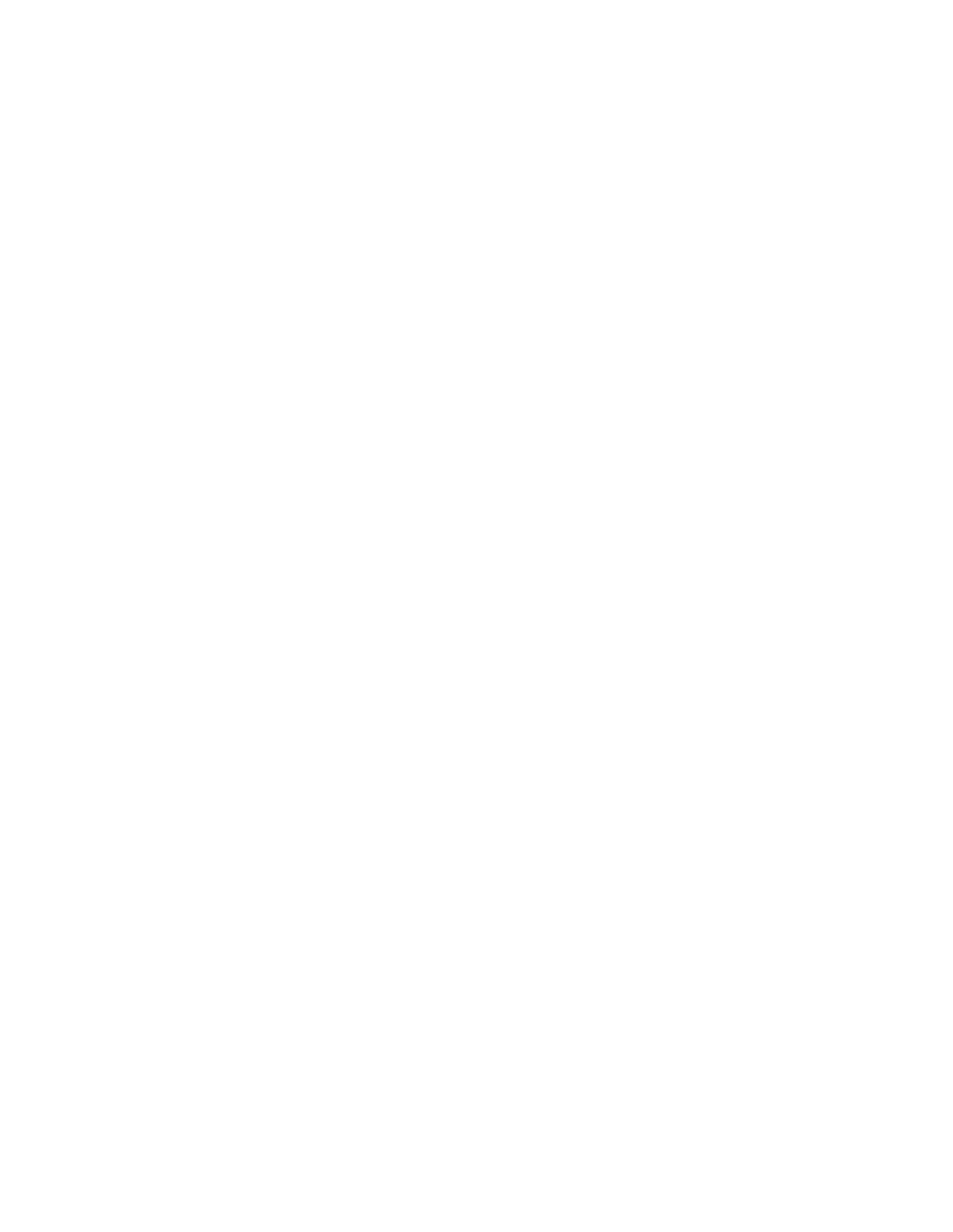# Tmax molded case circuit-breakers Dimensions T1 series

Overall dimensions T1





- **1** Depth of the switchboard in the case of circuit breaker with face not extending from the compartment door, with or without flange
- **2** Depth of the switchboard in the case of circuit breaker with face extending from the compartment door, without flange
- **5** Insulating plate

Drilling template for support sheet